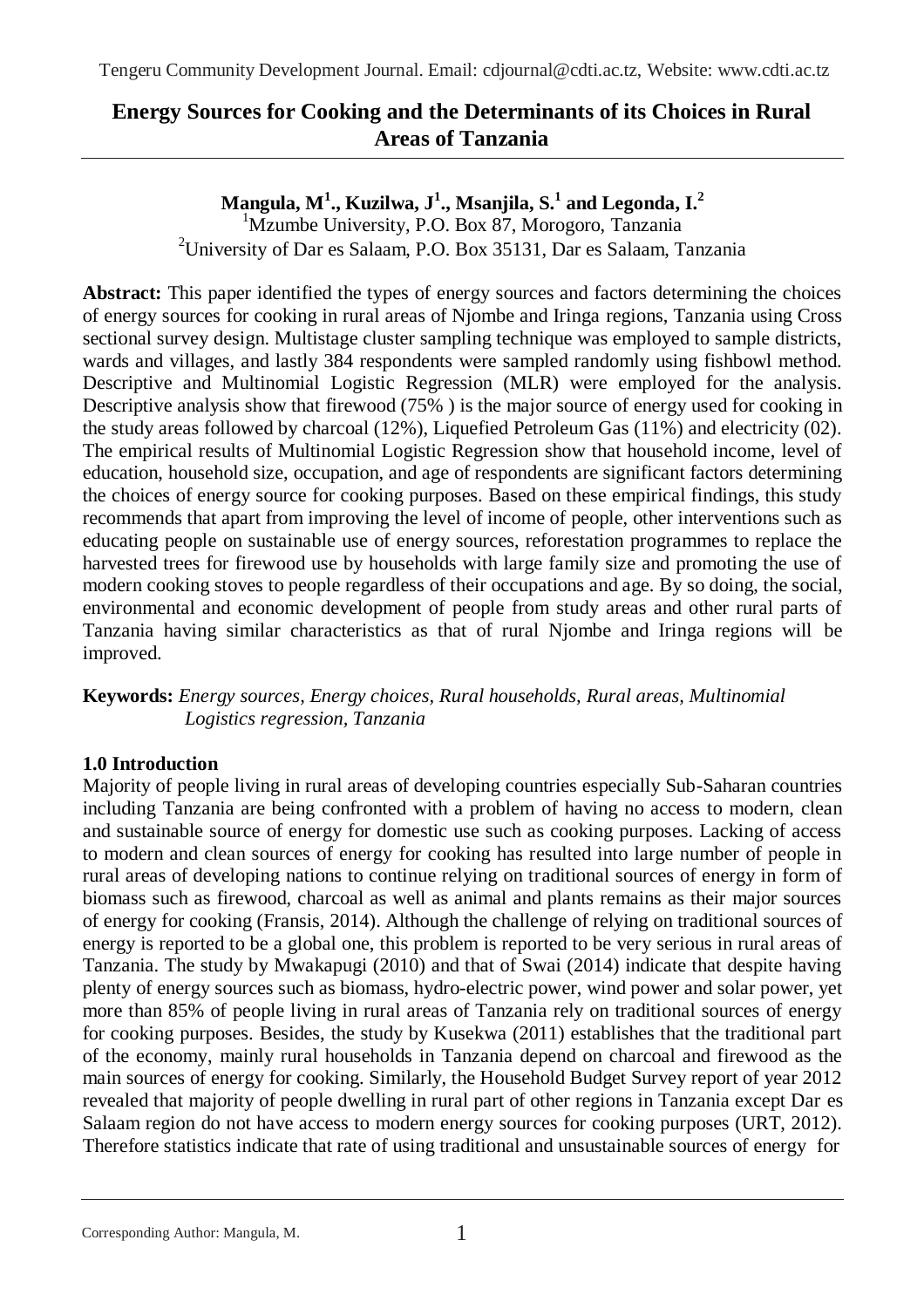cooking purposes in Sub Saharan nations including Tanzania expect to increase up to more than 2.7 billion people in year 2030 if there is no any substantive intervention to be taken into consideration (IEA, 2016).

Prolonged use of traditional sources of energy for cooking in rural areas of Tanzania has negative impact to human health and environment. The study by Mainali (2014) portrayed that health problems such as lung and respiratory diseases, cancers and environmental problems such as air pollution, erosion, local and global warming have been exacerbated in rural areas of Tanzania because of the prolonged use of traditional sources of energy for domestic activities such as cooking, heating or lighting. Therefore, continued use of traditional sources for cooking despite the changes in level of income as hypothesized energy ladder theory which states that an individual tends to shift to modern affordable, reliable, quality, safe and environmentally friendly source of energy as income increases is a major challenges facing people living in rural areas of Tanzania.

Various approaches have been made locally and globally as an attempt to address the challenges of prolonged use of traditional sources of energy for domestic activities such as cooking in rural areas of developing nations and Tanzania in particular. For instance, the study by Malla and Timilsina (2014) evidence that United Nation (UN), World Health Organizations (WHO) and the World Bank have put their efforts as an attempts to address the prevailing challenge of prolonged use of traditional sources in rural areas. The focus of these efforts made by UN and WHO were to enforce people from rural areas to adopt and use modern sources of energy for cooking in order to improve the social, environmental and economic development of people in a given nation or community. The sustainable energy for all (SE4ALL) campaign launched by the General Secretary of United nation in year 2010 among its focus was to ensure that there is universal provision of clean, affordable and reliable sources of energy cooking, heating or lighting in rural areas of developing nations and Tanzania inclusive. Besides, efforts including establishment of African Clean Cooking Energy Solutions also aimed at promoting the use of modern cooking facilities. Additional the East Asia and Pacific region's Clean Stove Initiative have been also introduced as an effort to scale up the use of modern cooking facilities to rural areas of developing nations (IEA, 2012). Despite of all these efforts made to promote the use of modern energy sources in developing nations, yet majority of people in rural areas of Tanzania still rely on traditional sources of energy for various domestic uses such as cooking, heating or lighting, implying that most of these efforts have not yielded desirable results (Kichonge *et al.,*  2014). Therefore what determines the choices of energy sources for cooking in rural areas of Tanzania is a key question which needs to be addressed in this study.

Although several studies have been conducted globally as an attempt to explain behaviors of households' members in choosing energy sources for cooking purposes, yet there has been no consensus on the common and unified factors determining the choices of energy sources

(Fidel, *et al*., 2016). While energy ladder theory point out that income is a major determinant of energy sources choice, still majority of people in rural areas of developing nation continue relying on traditional sources despite of improvement of their level s of income (Johanna and Leonard, 2017). Continued relying on traditional sources of energy for cooking despite harmful effect they cause to human health and environment has brought an attention to various researchers globally to conduct studies in order to ascertain what factors determine the choices of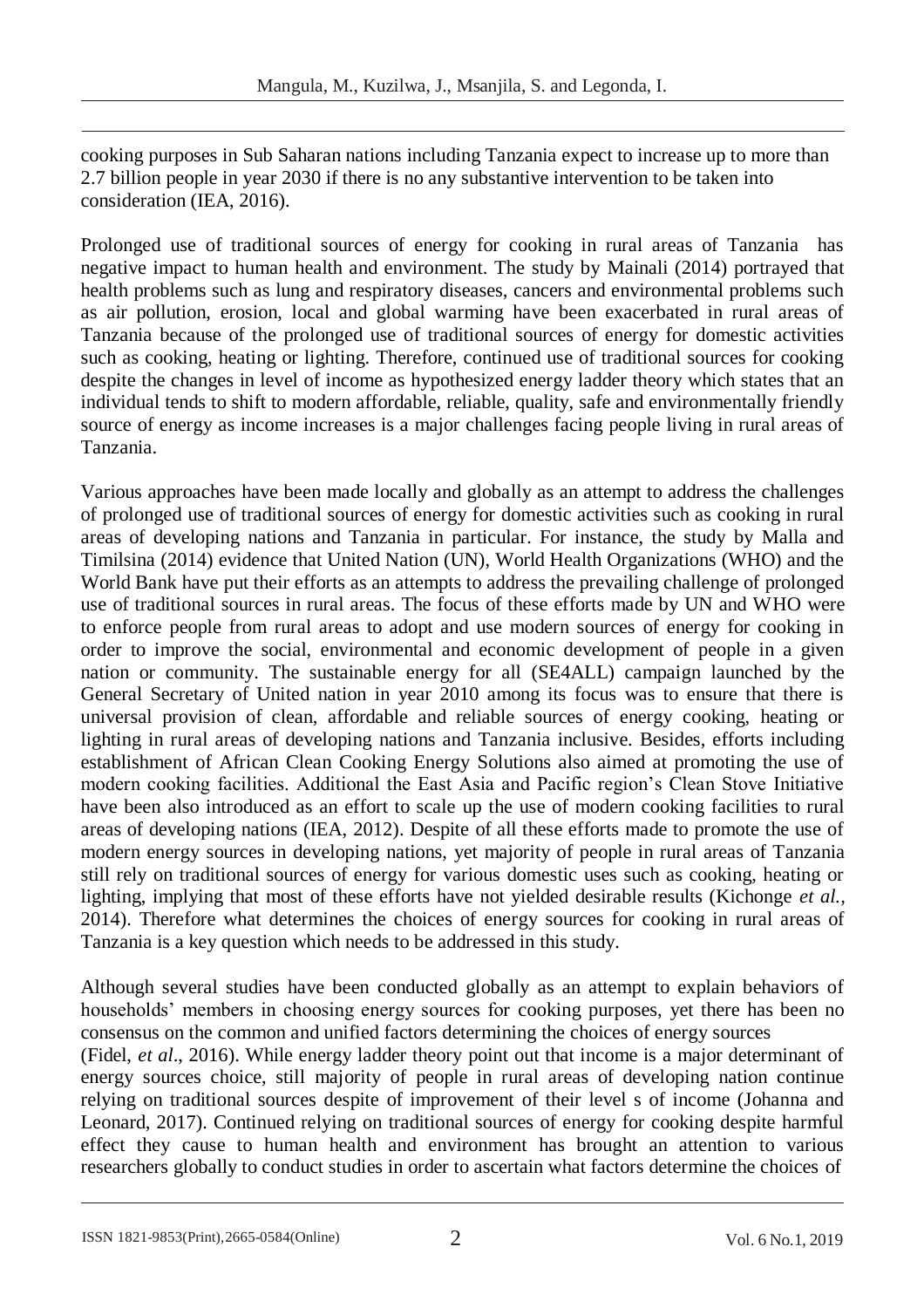energy sources apart from income?. For instance, The study conducted by Fransis (2014) indicate that, factors such as consumption expenditure pattern of households, areas of residence, family size, personal preferences, education level and occupation of household members have significant impact on making decision of energy sources choices for cooking. Besides, other researches indicate that household size, sex, and education are among the factors for an individual to make decision about the type of energy to use given available alternative (Justine and George, 2013; Nnaji *et al*., 2012). Moreover, study by Abubakar *et al*. (2015) conducted in Nigeria on determinants of household choice and consumption pattern in developing counties established that household size, age, and nature of employment determine the choices of energy sources for cooking in rural areas. Additionally, the study conducted by Getamesay *et al*. (2016) in Ethiopia on determinants of household energy demand revealed that households size, proportion of women in households, education, owning of dwelling and electric appliance are important factor determining the choice of energy sources for cooking.

Despite the fact that vast researches conducted on energy sources choices in the body of knowledge, the reviewed literature reveal that, factors determining energy source choices vary from one nation, region or community to another. Therefore the ability to generalize the findings from other nations to rural context of Tanzania is not well documented in literature. Consequently factors determining the choices of energy sources for cooking in rural areas of Tanzania are not well known in literature and to the best of knowledge of a researcher. To this end, identifying factors determining the choices of energy sources for cooking in rural areas of Njombe and Iringa regions, Tanzania was inevitable in this study in order to ensure energy sources are used by rural households without causing harm to human health and environment.

# **2.0 Methodology**

This study employed a cross-sectional survey research design to collect data from 384 respondents from rural areas of Njombe and Iringa regions in Tanzania. Multistage cluster sampling technique was employed to select districts, wards and villages from study areas. Thereafter, simple random approach was employed using fish-bowl method. Collected data were analysed descriptively using frequencies and table. Multinomial Logistic Regression (MLR) technique was employed to identify factors determining the choices of energy sources for cooking in rural areas of Tanzania. The choice of this model is based on its ability to perform w better with varieties of choice models. Mathematically, this model is expressed as shown in equation 1.0:

$$
\Pr[Yi = j) = \frac{\exp(jj'j')}{\# \exp(j'j'i)}\n \# \exp(j'j'i')
$$
\n(1.0)

Where:  $Pr[Y_i = j]$  is the likelihood of choosing firewood, charcoal, or Liquefied Petroleum Gas (LPG): "j" is the number of energy source choice in the choice set, " $j=0$ " is the reference category namely electricity. "<sup>*l*</sup>" Is a vector of factors determining the choices of energy sources for cooking in rural areas of Njombe and Iringa regions. <sup>*!j*</sup> Is a vector of the estimated parameter in a model. The equation used to estimate coefficient using likelihood method in the model is as expressed in equation 2.0 herein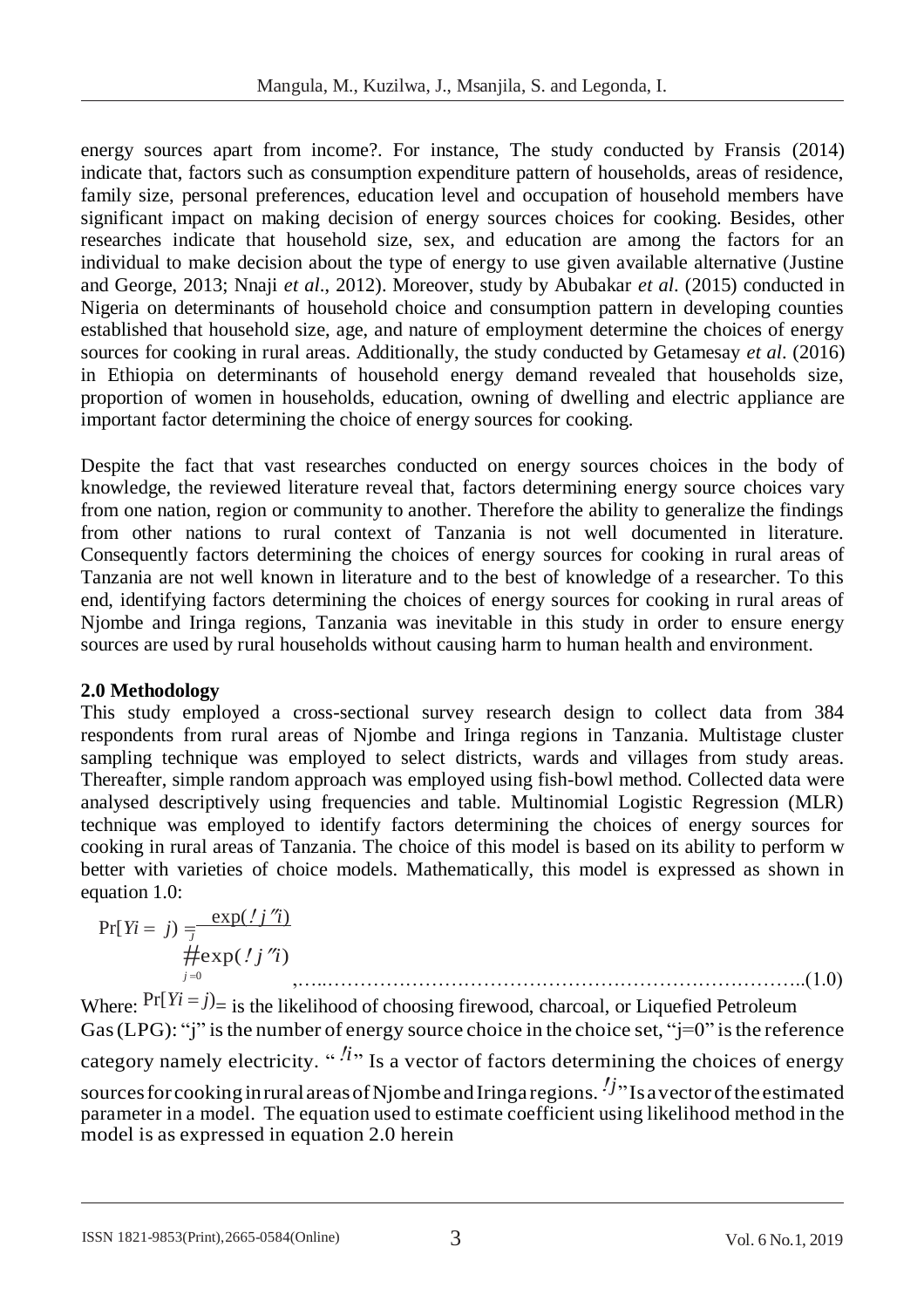$$
\ln[\frac{pi}{1! \ p i}]= bo + biXi + \Box bvXv
$$

*pi*

Whereby:  $(1! \pi i)$  is the odd ratio,  $(bi)$  is the coefficient estimates and  $(Xi)$  are the independent variables such as household family size, occupation, education level, age and average monthly income of respondents.

……………………………………………………………..(2.0)

### **Results and Discussions**

This section provides the research results and discussions on the types of energy sources and the factors determining the choices of energy sources for cooking in rural areas of Njombe and Iringa regions in Tanzania.

### **Energy Source for Cooking in Rural areas of Tanzania**

The research findings on type of energy sources used for cooking by people from rural areas of Njombe and Iringa regions are presented in Table 1 hereunder

| Table 1; Ellergy sources used for cooking in fural areas of informer and fringa regions, Tanzania (i= 564) |               |                    |  |  |  |
|------------------------------------------------------------------------------------------------------------|---------------|--------------------|--|--|--|
| Types of Energy sources for cooking in rural                                                               | Frequency (n) | Percentage $(\% )$ |  |  |  |
| areas of Tanzania                                                                                          |               |                    |  |  |  |
| Electricity                                                                                                | 07            | 02                 |  |  |  |
| Charcoal                                                                                                   | 47            |                    |  |  |  |
| Firewood                                                                                                   | 289           | 75                 |  |  |  |
| Liquefied Petroleum Gas (LPG)                                                                              | 41            |                    |  |  |  |
| <b>Total</b>                                                                                               | 384           | 100                |  |  |  |

**Table 1: Energy sources used for cooking in rural areas of Njombe and Iringa regions, Tanzania (n= 384)**

The research findings from Table 1 show that firewood is a major source of energy used for cooking by majority of people from rural areas of Njombe and Iringa regions in Tanzania followed by other energy sources such as charcoal, Liquefied Petroleum Gas (LPG) and electricity. The use of firewood by large number of people in the study areas is because of the availability of forest for firewood collection and charcoal making, and prevalence of poverty among people in these areas. Equally, electricity and Liquefied Petroleum Gas (LPG) were found to be used by small number of people in rural areas of Njombe and Iringa regions because majority of villages in these areas are not connected to national electricity grid and lack of training on how to use modern cooking stoves.

**Determinants of Choices of Energy Sources for Cooking in Rural Areas of Tanzania**  Multinomial Logistic Regression technique using maximum likelihood method was employed to identify factors determining the choices of energy sources for cooking in rural areas on Njombe and Iringa regions in Tanzania. The empirical research findings of these factors are presented in Table 2.

The research findings from Table 2 indicate that the ages of heads of households in the study areas have positive coefficient values for the choice of charcoal, firewood, and Liquefied Petroleum Gas (LPG) These study findings imply that the likelihood or probability of using either firewood or charcoal or Liquefied Petroleum Gas (LPG) as a source of energy for cooking over electricity increase as the age of people in rural areas of Njombe and Iringa regions of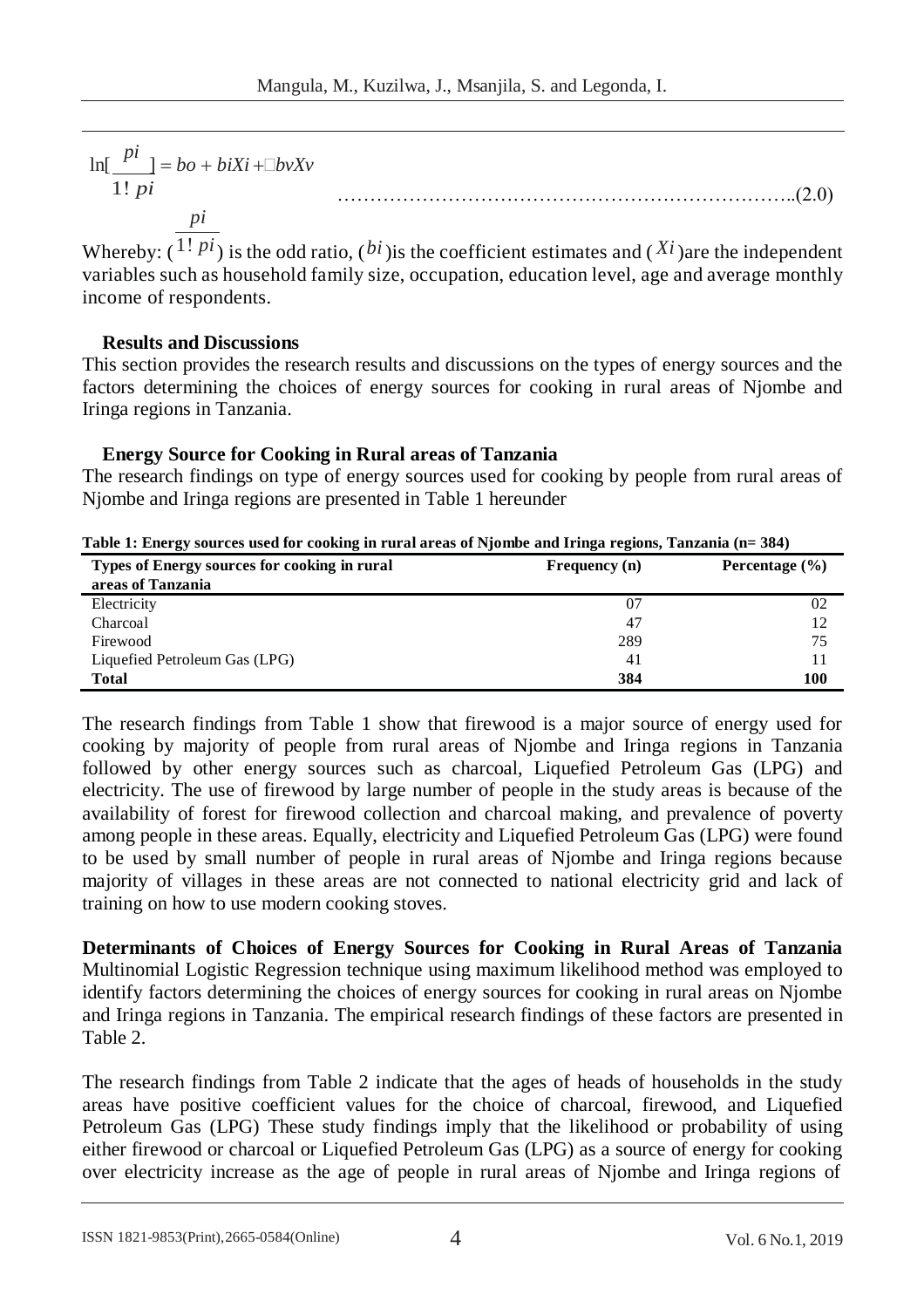Tanzania increase. The increased in use of firewood and charcoal over electricity is because of the availability of forest for firewood collection and the ability to afford to procure charcoal or firewood by people from the study areas.

| Table 2. Pactures upter mining the choices of energy sources for cooking purposes $(n-30+7)$ |                 |      |                        |          |      |                                                                                           |         |            |                        |
|----------------------------------------------------------------------------------------------|-----------------|------|------------------------|----------|------|-------------------------------------------------------------------------------------------|---------|------------|------------------------|
|                                                                                              | <b>Charcoal</b> |      | Firewood               |          |      | Energy sources for cooking in rural areas of Njombe and Iringa regions in Tanzania<br>LPG |         |            |                        |
| <b>Factors</b>                                                                               |                 | S.E  | <b>EXP</b><br>$\Omega$ | $\cdots$ | S.E  | <b>EXP</b><br>$\left( \mathbf{?}\right)$                                                  |         | <b>S.E</b> | <b>EXP</b><br>$\Omega$ |
| Household size                                                                               | 0.18            | 0.80 | 1.20                   | 1.31     | 0.76 | 03.69                                                                                     | $-0.62$ | 0.86       | 0.54                   |
| Occupation                                                                                   | 0.02            | 0.53 | 1.02                   | $-0.29$  | 0.51 | 00.75                                                                                     | 0.21    | 0.54       | 1.24                   |
| Education level                                                                              | 0.74            | 0.67 | 2.09                   | $-0.37$  | 0.64 | 01.45                                                                                     | 1.15    | 0.69       | 3.14                   |
| Age                                                                                          | 1.31            | 0.87 | 3.72                   | 2.31     | 0.85 | 10.04                                                                                     | 2.00    | 0.93       | 7.39                   |
| Income                                                                                       | $-1.55$         | 0.92 | 0.21                   | $-1.66$  | 0.86 | 00.19                                                                                     | $-1.15$ | 0.92       | 0.32                   |

|  | Table 2: Factors determining the choices of energy sources for cooking purposes (n= 384) |
|--|------------------------------------------------------------------------------------------|
|  |                                                                                          |

The empirical findings on the increase use of firewood, charcoal or LPG for cooking over electricity as the age of respondents increase in this study is also evidenced by the study conducted by Nnaji, Ukwueze and Chukwu (2012) who also revealed that older household members use charcoal or firewood for cooking than electricity because of affordability and availability reasons. Besides, the present findings on the increased in use of traditional sources of energy such as firewood and charcoal for cooking purposes over electricity in the study areas is also supported by the study conducted by Dil Bahadur *et, al,.* (2017) which established that,

the increase in age of respondents increase the likelihood of using traditional sources of energy such as firewood and charcoal when compared with other modern sources of energy such as electricity and LPG. Additionally, the empirical research findings of this study on age of respondents and choices of energy sources for cooking in rural areas of Iringa and Njombe regions concur with the theoretical explanation that the increase in age of respondents forces older people to use firewood or charcoal for cooking purposes than electricity due to its availability and affordability reasons.

Regarding the household size, the empirical research findings of this study found that, household size has positive coefficient values for both charcoal and firewood but negative coefficient value for Liquefied Petroleum Gas (LPG). These research findings on how household family size determines the choice of energy sources for cooking inform that the likelihood of using traditional sources such as firewood or charcoal for cooking over electricity increase as the family size of rural households in the study areas increase. As it was theoretically expected, the increase in use of firewood or charcoal over electricity for cooking as the family size of people from rural areas of Njombe and Iringa regions Tanzania increase is because these sources of energy are cheaper in the sense that the energy consumption per unit is low compared with when LPG and electricity are used for cooking and hence using these sources of energy reduces cost of acquiring them. The other reasons for increase in use of firewood for cooking purpose when compared with electricity by those families having large number of people is because large family has large number of man power who can collect firewood even fro far distances. Besides, poverty among people living from the study areas forces them to switch to firewood and move away from electricity or LPG which are comparatively more expensive than firewood. The research findings of this study on the increased use of firewood for cooking over electricity as family size of people from the study areas increase correspond with study findings of Pundo and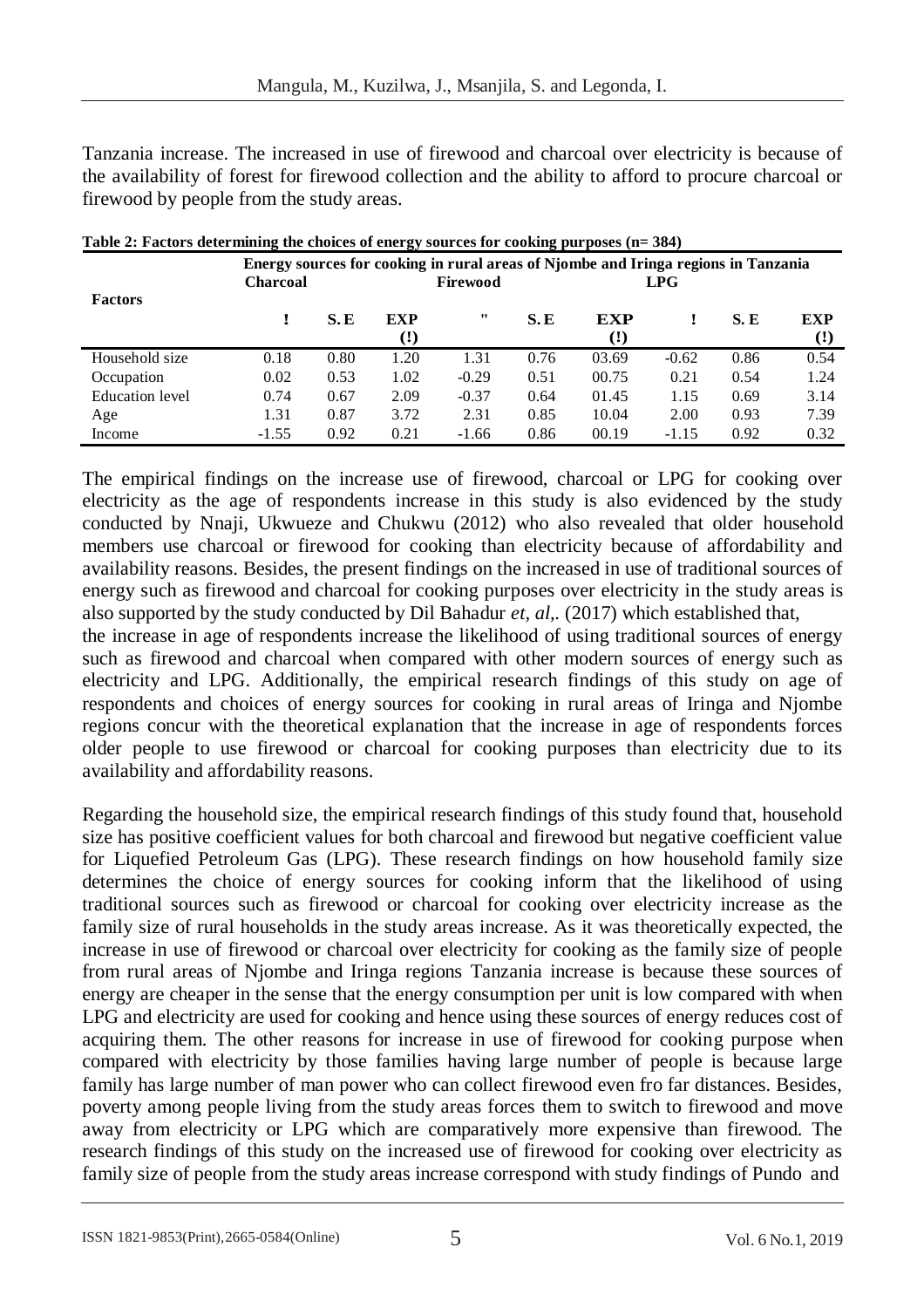Fraser (2006) which also revealed similar findings that large family size prefer to use firewood for cooking than electricity because firewood is cheap and available than electricity of LPG in rural areas. The research findings regarding family also revealed that the use of Liquefied Petroleum Gas (LPG) decreases as family size of people from the study areas increase implying that LPG is mainly used by people with small family size. Large family size from the study areas do not prefer to use LPG because its energy consumption per unit is high.

In determining how occupation of respondents from the study areas determine the choices of energy sources for cooking, the research findings revealed that occupation of respondents has a positive coefficient values for charcoal and LPG. However, the research findings revealed that occupation of respondents had negative coefficient value for firewood. These research findings indicate that the choice of energy sources for cooking by people from the study areas is determine by their occupation. It was revealed that heads of households from the study areas who engage in agricultural activities and at the same time they are not employed prefer to use firewood than electricity because firewood was found to be cheaper and affordable to people in rural areas of Njombe and Iringa Tanzania than other modern sources of energy such as electricity or LPG. However, the research findings revealed that, those heads of households who were employed switched to modern sources of energy such as LPG and electricity because they can afford to buy them and also educated people are aware on the harmful effect of using traditional sources such as firewood on environment. Indicating that occupation of respondents determines the choices of energy sources, the study by Vijay and Adili (2011) revealed similar findings that heads of households dealing with farming and livestock keeping activities use traditional sources of energy such as firewood and crop residue in rural areas because of its availability and affordability. Similarly, the empirical findings of the present study concur with that of Adeyemi and Adereleye (2016) which disclosed that rural households engaging with farming activities use traditional source of energy while those working in employment sectors uses modern and clean sources of energy for cooking purposes.

Regarding education level factor, the research findings of this study depict that education level of respondents from the study areas had positive coefficient values for both charcoal and LPG but negative coefficient value for firewood. These research findings imply that the use of traditional sources of energy such as firewood or charcoal decreases as the level of education of people from the study areas increases. Educated people tend to switch from traditional to modern sources of energy such as LPG and electricity for cooking because they are aware that using traditional sources causes harmful effects to human health such as lung diseases and cancer caused large amount of smoke they produce and environmental problems such as soil erosion and air pollution. The findings on this study regarding how education level determine the choices of energy sources are also in line with the findings of the study conducted by Johanna and Leonard (2017) which also revealed that households with the highest level of education are more likely to use modern sources of energy for cooking than those having low level of education. Besides, the findings of this study on education level and the choices of energy sources also comply with the study conducted by Adeyemi and Adereleye (2016) which revealed, heads of households having more education are likely to switch to modern sources of energy. Apart from complying with previous studies, the findings of this study further conform to theoretical assumption that household having more education usually demand for modern sources of energy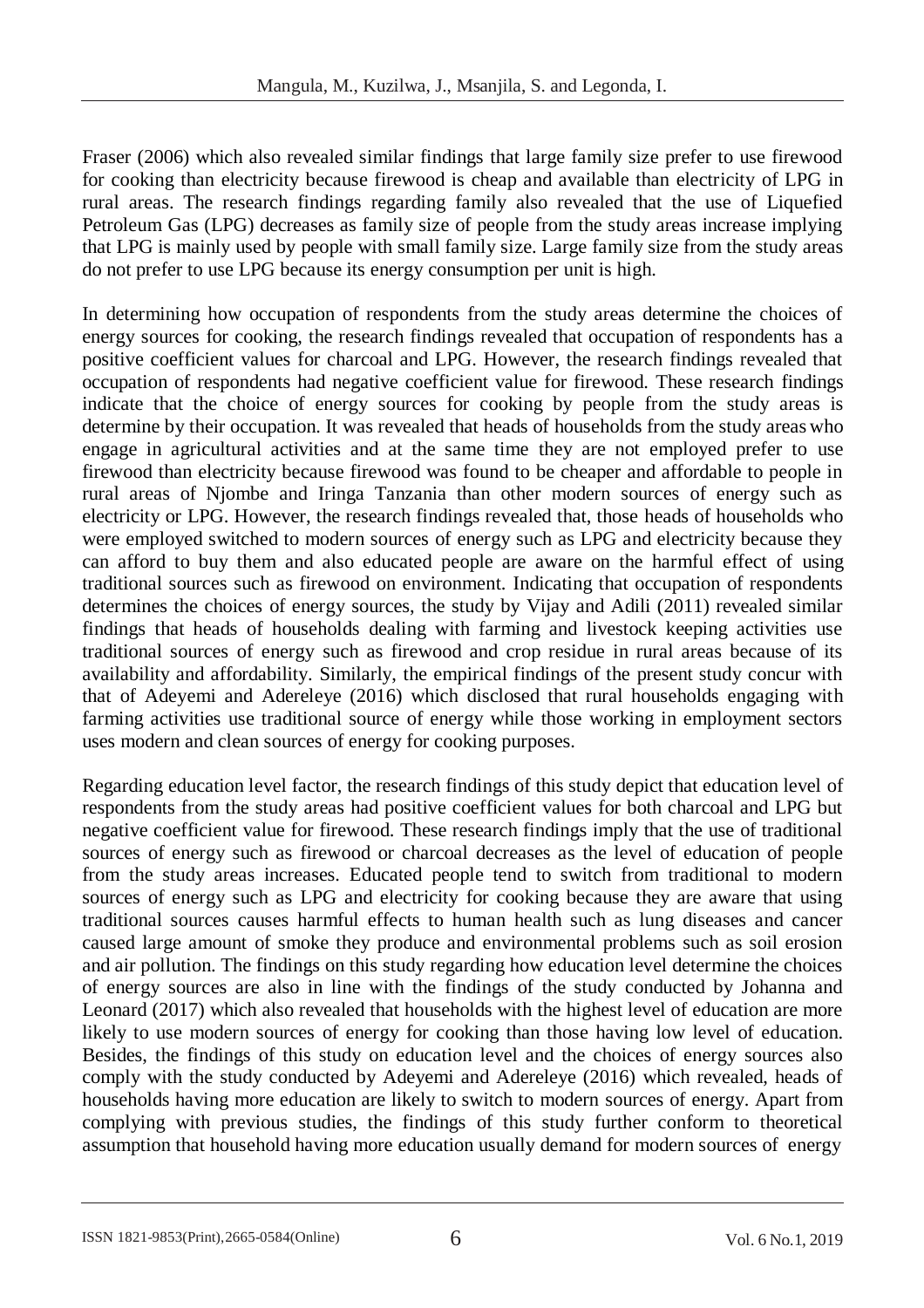such as electricity. These research findings imply that education level plays significant role in determining the choices of energy sources for cooking in a given nation or community.

Regarding the average monthly income, the study findings of this study showed negative coefficient values for charcoal, firewood, and LPG. These research findings indicate that the probability of using firewood, or charcoal or LPG as source of energy for cooking over electricity by people from the study areas decrease as the level of income increases. These research findings imply that household from the study areas having higher level of income shift from traditional and unsustainable sources of energy such as firewood and charcoal to modern, clean and sustainable sources of energy such as electricity. These research findings on how income determine the choices of energy sources also support the energy ladder theory which states that an individual will shift from traditional, unclean sources of energy for cooking to modern, clean and sustainable sources of energy as the level of income increase. Apart from confirming the energy ladder theory, the findings of this study also correspond with the study conducted by Nyembe (2011) which established that people with low level of income use traditional sources of energy for cooking due to its availability and affordability reasons. Besides, the findings of this study also concur with the study by Olugbire *et al*. (2012) and Stephen (2011) who also revealed that poor heads of households are the main user of firewood while rich family switches from dirty to clean source of energy such as electricity or gas. Similarly, the use of modern sources of energy also support national environmental policy which discourages cutting trees to get firewood or charcoal because deforestation lead to environmental problems such as soil erosion and air pollution.

# **4.0 Conclusion and Recommendations**

This study concludes that, apart household income, the choices of energy sources for cooking is determined by other factors such as education level, age, occupation and household family size of people from rural areas of Njombe and Iringa regions in Tanzania. Based on this conclusion, this study recommends that, apart from improving the level of income of people, other intervention such as educating people on sustainable use of energy sources, reforestation programmes to replace the harvested trees for firewood use by households with large family size and promoting the use of modern cooking stoves to people regardless of their occupations and age. The social, environmental and economic development of people from study areas and other rural parts of Tanzania having similar characteristics as that of rural Njombe and Iringa regions will be improved.

# **References**

Abdullahi, B. Musa, A. Adamu, I. Adamu, J. and Yusuf, I. (2017). Social- Economic determinants of households fuel consumption in Nigeria. *International Journal of Research-Granthaalayah* 5(10): 348-360

Abubakar, H. Rabiul, I and Shri Dewi, A. (2016). An analysis of determinants of household's energy choice. A search for conceptual framework. *An international Journal of Energy Economics and Policy* 5(10): 197-205.

Adeyemi, P. and Adereleye, A. (2016). Determinants of household choice of cooking energy in Ondo estate, Nigeria. *Journal of economic and sustainable development* 7(9): 131-142.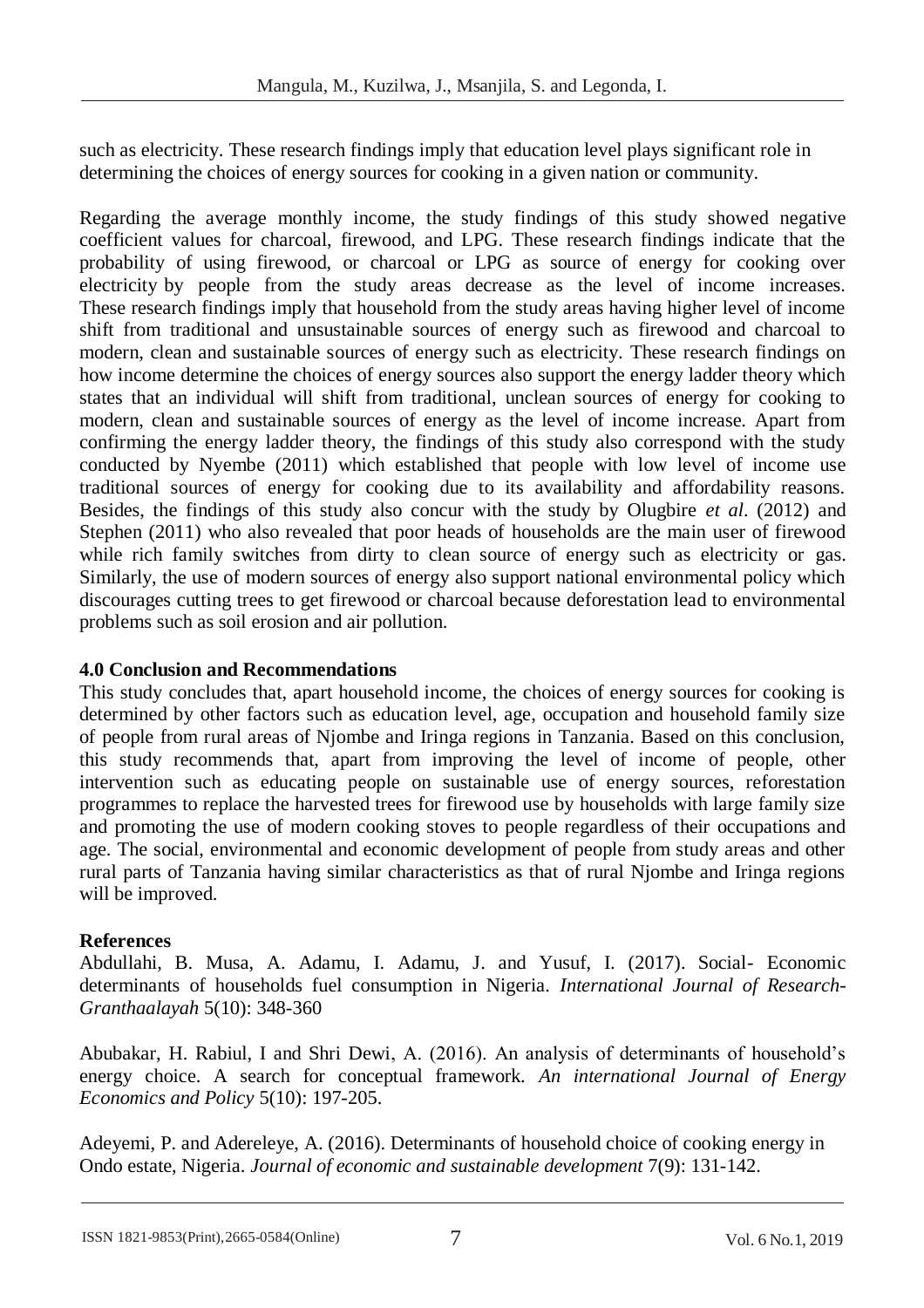Dil Bahadur. (2017). An exploration into the household's energy choice and expenditure in Bangladesh. *Journal of Energy-Elsevier* 135(C): 767-776.

Fidel, O., Uchechukwu, M. and Gabriel, A. (2014). Household Energy Use and Determinants: Evidence from Nigeria. *International Journal of Energy Economics and Policy* 5(2): 248-262.

Francis, M., Geofrey, O. and Gemma, A. (2014). Determinants of household choice of cooking energy in Uganda. *Economic Policy Research Centre (EPRC-Makerere University- Uganda, Research series No.* 114: 1-32.

Justice, T. and George, A. (2013). An empirical Analysis of household energy choice in Ghana. *Swedish University of Agricultural Sciences, Department Economics, Working Paper Series No*  6, 1-30

Getamesay, B., Workneh, N. and Getachew, E. (2016). Determinants of household energy demand in Ethiopia-The case study of Addis Ababa city. *A journal of Applied Economics and Finance,* 3(1): 1-14

Johanna, C. and Leonard, L. and Pascale, C. (2017). Energy ladder or energy stacking: A panel data analysis of Tanzanian Household energy choice. *French association of Environmental and Resource Economists, Working Papers No.* 28: 1-42

Kichonge, B. Tesha, T. Mkilaha, I. and John, G. (2014). Analysis of Tanzanian Energy demand using artificial neural network and multiple linear regression. *The International Journal of Computer Applications* 108(2): 13-20*.*

Kusekwa, M. (2011). *A Review on the Renewable Energy Resources for Rural Application in Tanzania.* Renewable Energy - Trends and Applications, (Ed.), ISBN: 978-953-307-939. 250pp.

Mainali, B. (2014). Sustainability of rural energy access in developing countries. *Doctoral thesis in energy technology, Stockholm, Sweden,* 175pp.

Malla, S. and Timilsina, W. (2014). Household cooking fuel choice and adoption of improved cook stoves in developing countries: *A Review. Policy Research Working Paper; No. 6903. World Bank, Washington, DC.*

Mwakapugi, Waheeda and Sean. (2010). The Tanzanian energy sector: The potential for Job creation and productivity gains through expanded electrification. *Research and Poverty Alleviation (REPOA) - Tanzania- Special Paper* 10(3): 1-100

Nnaji, C., Ukwueze, E. and Chukwu, J. (2012). Determinants of Household Energy Choices for Cooking in Rural Areas: Evidence from Enugu State, Nigeria*. Continental Journal of Social Sciences* 5(2): 1-11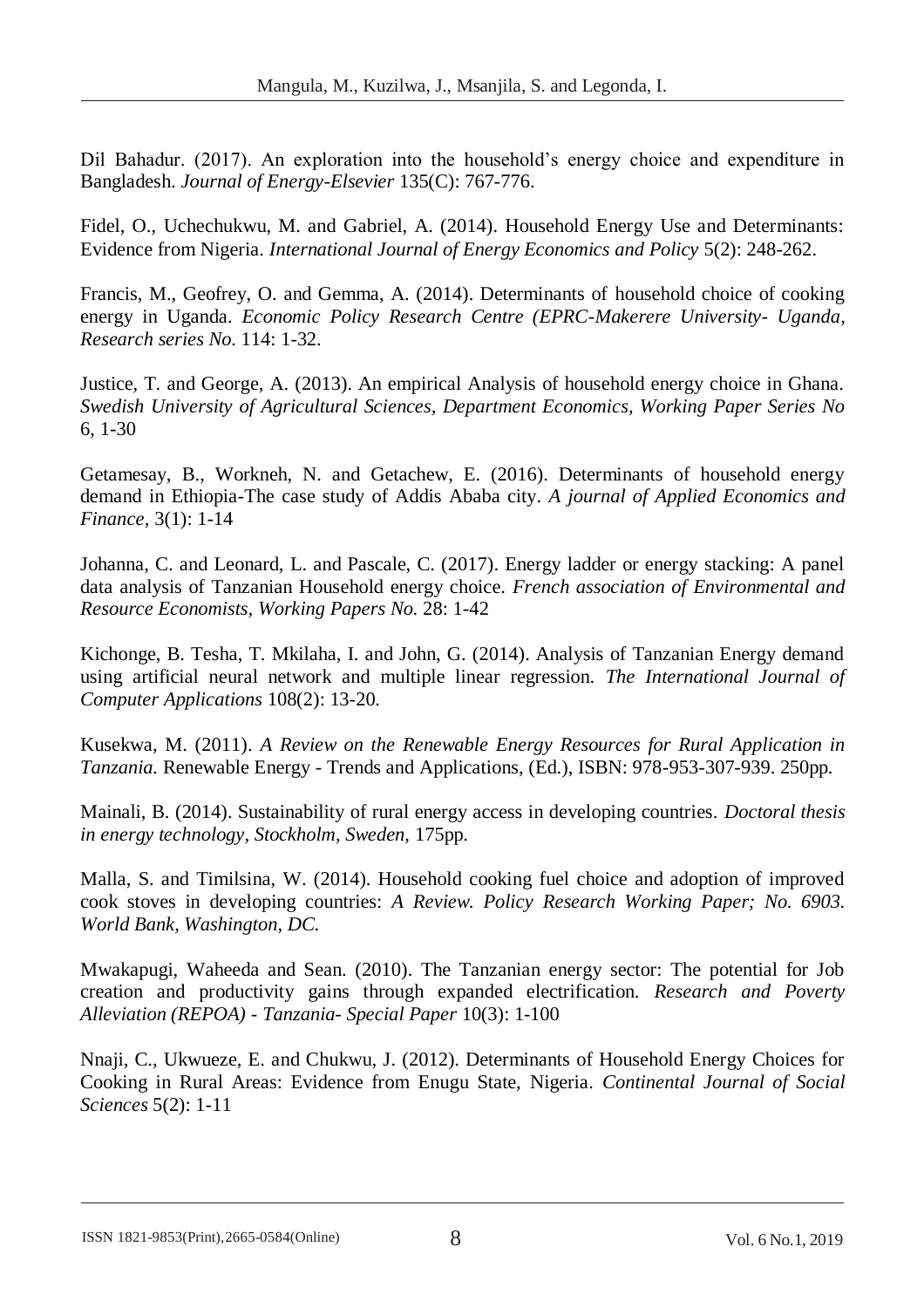Nyembe, M. (2011). An econometric analysis of factors determining charcoal consumption by urban households. The case of Zambia. *A Master's thesis at Swedish University of Agricultural Science* 92pp.

Olugbire, O., Oyekale and Dare, A. (2012). Assessment of rural households cooking energy choice during kerosene subsidy in Nigeria: A case study of Oluyole Local Government Area of Oyo State. *African Journal of Agricultural Research* 7(39): 5405 – 5411.

Pundo, M. and Fraser, G. (2006). Multinomial Logit Analysis of Household Cooking Fuel Choice in Rural Kenya: The Case of Kisumu District. *A Journal of Agrekon* 45(1): 24-37.

Swai. (2014). Energy sector, opportunities and challenges to attain sustainable energy. Tanzania Energy Development Organization (TATEDO), Dar es Salaam. URT (2013): 2011/2012 Household Budget Survey Report: Key findings-*National Bureau of Statistics, Statistics for development, Ministry of Finance-Dar es Salaam Tanzania.*